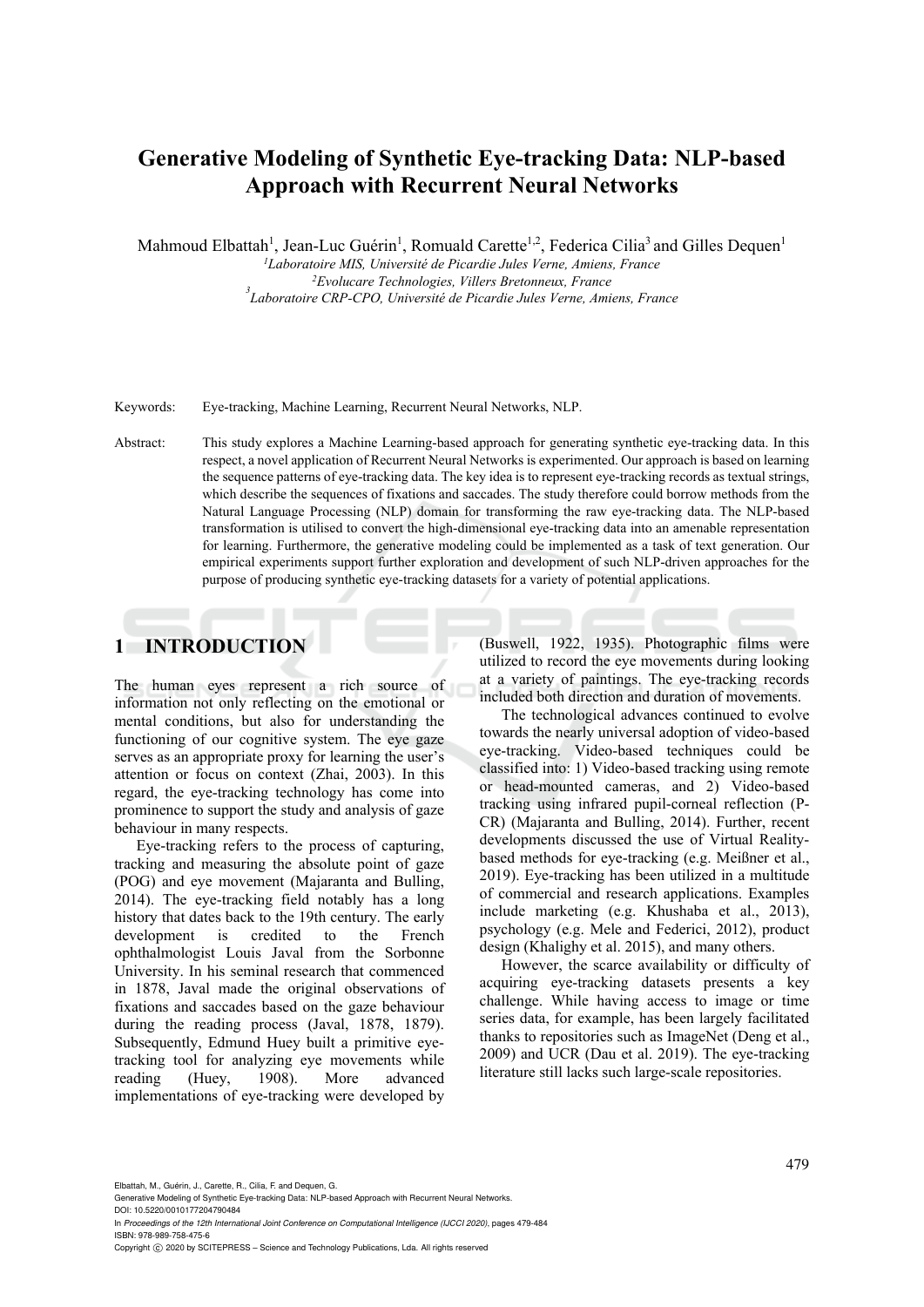In this respect, this study explores the use of Machine Learning (ML) for generating synthetic eyetracking data. Our approach attempts to borrow methods from the Natural Language Processing (NLP) domain to transform and model eye-tracking sequences. As such, the eye-tracking records could be represented as textual strings describing series of fixations and saccades. A long short-term memory (LSTM) model is employed for the generative modeling task. In summary, this paper attempts to present the following contributions:

- Compared to literature, the study explores a different NLP-driven approach, which models eye-tracking records as textual sequences. Such approach for generating synthetic eyetracking data has not been proposed yet, to the best of our knowledge.
- In a broader context, it is practically demonstrated how NLP methods can be utilized to transform high-dimensional eyetracking data into an amenable representation for the development of ML models.

# **2 RELATED WORK**

The literature is replete with contributions that introduced methods to synthesize or simulate the human eye movements. Those methods could be broadly classified into two approaches. On one hand, the larger part of efforts sought to craft algorithmic models based on characteristics driven from the eyetracking research. On the other hand, ML-based methods were developed to this end. Though the present work falls under the latter category, we provide representative studies from the both sides. The review is unavoidably selective rather than exhaustive due to the limitations of space.

## **2.1 Statistical Modeling for Generating Synthetic Eye-tracking Data**

In an interesting application, it was proposed to synthesize the eye gaze from an input of head-motion sequence (Ma and Deng, 2009). Their method was based on statistically modeling the natural conjugation of gaze and head movements. Likewise, (Duchowski et al. 2016) developed a stochastic model of gaze. The synthetic data could be parameterised by a set of variables including sampling rate, microsaccadic jitter, and simulated measurement error.

In similar vein, there have been numerous contributions for developing gaze models to generate realistic eye movement in animations or virtual

environments. To name a few, statistical models of eye-tracking data were implemented based on the analysis of eye-tracking videos (Lee, Badler, and Badler, 2002). The models were aimed to reflect the dynamic characteristics of natural eye movements (e.g. saccade amplitude, velocity).

Another framework was proposed to automate the generation of realistic eye and head movements (Le, Ma, and Deng, 2012). It was basically aimed to separately learn inter-related statistical models for each component of movement based on a prerecorded facial motion dataset. The framework also considered the subtle eyelid movement and blinks. Further contributions could be found in this regard (e.g. Oyekoya, Steptoe, and Steed, 2009; Steptoe, Oyekoya, and Steed, 2010; Trutoiu et al. 2011).

## **2.2 Machine Learning for Generating Synthetic Eye-tracking Data**

In contrast to the above-mentioned studies, recent efforts experimented purely ML-based approaches. Eye-trackers typically produce abundant amounts of eye-gaze information. A few minutes of operating time would output thousands of records regarding the gaze position and eye movements. With such large amounts of data, ML could be an ideal path to extrapolate algorithms from data exclusively.

For instance, a fully Convolutional Neural Network (CNN) was used for the semantic segmentation of eye-tracking data (Fuhl, 2020). In conjunction with a variational auto-encoder, the CNN model was utilized further for the reconstruction and generation of eye movement data. Using a convolutional-recurrent architecture, (Assens et al. 2018) developed a framework named as 'PathGAN'*.*  With an approach of adversarial training*,* the PathGAN presented an end-to-end model for predicting the visual scanpath.

In another application with Recurrent Neural Networks (RNN), a real-time system for gaze animation was developed (Klein et al., 2019). Both motion and video data were used to train the RNN model, which could predict the motion of the body and the eyes. The data was captured by a headmounted camera. Likewise, a sequence-to-sequence LSTM-based architecture was applied to generate synthetic eye-tracking data (Zemblys, Niehorster, and Holmqvist, 2019).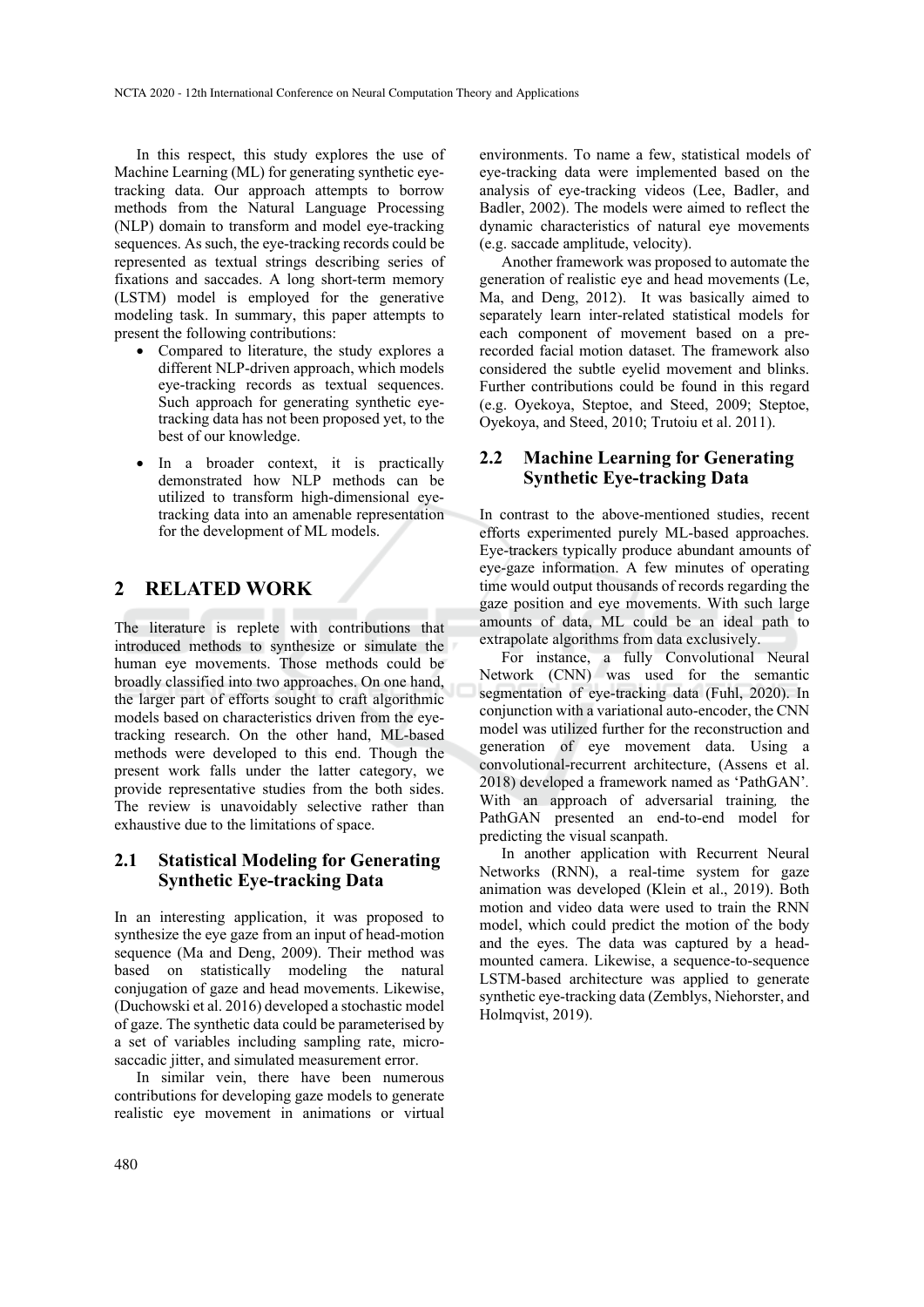## **3 DATA DESCRIPTION**

The dataset under consideration was collected as part of an autism-related study (Elbattah et al., 2019). Eyetracking methods have been widely utilised in the Autism Spectrum Disorder (ASD) context, since abnormalities of eye gaze are largely recognised as the hallmark of autism (e.g. Guillon et al., 2014).

The eye-tracking experiments were based on a group of 59 children. The age of participants ranged from 3 to 12 years old. The participants were organized into two groups as: i) Typically Developing (TD), and ii) ASD. The participants were invited to watch a set of photographs and videos, which included scenarios to stimulate the viewer's gaze. The average duration of eye-tracking experiments was about 5 minutes.

They used a SMI Red-M eye tracker with 60 Hz sampling rate. The eye-tracking records contained three categories of eye movements including fixation, saccade, and blink. A fixation is the brief moment of pausing the gaze on an object while the brain is performing the perception process. The average duration of fixation was estimated to be about 330 milliseconds (Henderson, 2003). While saccades include a constant scanning with rapid and short eye movements. Saccades include quick ballistic jumps of 2o or longer, which continue for about 30–120 milliseconds each (Jacob, 1995). The output sequence of fixations and saccades is called a scanpath.

The original dataset was constructed over 25 eyetracking experiments, which produced more than 2M records stored in CSV-structured files. Table 1 provides a simplified snapshot of the raw eyetracking records. The records describe the category of movements and the POG coordinates over the experiment runtime. Specifically, each row represents a point in the experiment timeline. As it appears, the eye-tracker's timing was 20 ms roughly. Due to limited space, many variables are not included in the table (e.g. pupil size, pupil position).

| Timestamp  | Eve             | POG-    | <b>Pupil Diameter</b> |
|------------|-----------------|---------|-----------------------|
| [ms]       | <b>Movement</b> | (X,Y)   | (Right, Left)         |
|            |                 | [px]    | [mm]                  |
| 8005654.06 | Fixation        | 1033.9, | 4.3785,               |
|            |                 | 834.09  | 4.5431                |
| 8005673.95 | Fixation        | 1030.3, | 4.4050,               |
|            |                 | 826.08  | 4.5283                |
| 8005693.85 | Saccade         | 1027.3, | 4.4273,               |
|            |                 | 826.31  | 4.6036                |
| 8005713.70 | Saccade         | 1015.0, | 4.3514.               |
|            |                 | 849.21  | 4.5827                |
| 8005733.58 | Saccade         | 613.76, | 4.3538,               |
|            |                 | 418.17  | 4.5399                |

Table1: A snapshot of eye-tracking records.

## **4 DATA TRANSFORMATION**

As alluded earlier, the fixation-saccade sequences of eye-tracking records were basically considered as strings of text. As such, a set of NLP methods were applied in order to process and transform the raw eyetracking dataset. The following sections explain the procedures of data transformation.

#### **4.1 Extraction of Sequences**

The raw dataset represented long-tailed sequences of fixations and saccades. Each sequence represented the output of an eye-tracking experiment for one of the participants. The dataset originally included 712 sequences. Raw sequences were very high dimensional including thousands or even hundreds of thousands of fixation-saccade elements. For example, considering an experiment of 5 minutes, with an eyetracker of 20 ms resolution, would produce about 15K records (i.e. (5\*60\*1000)/20).

The initial procedure was to transform the raw sequences into a representation that can reduce that high dimensionality. To this end, the sequences were intially divided into smaller sub-sequences of fixed length (L). It was aimed to produce sequences of an adequate length, such that the LSTM model training could be more tractable. Eventually, the sequence length (L) was set as 20. All sub-sequences were labelled as the original full-length sequence.

#### **4.2 Segmentation of Sequences**

The extracted sequences can be merely viewed as text strings based on a binary set of words (i.e. fixation or saccade, and excluding blinks). To simplify the representation and processing of sequences, they were partitioned into fixed-size fragments. This can be more efficient for the tokenisation and encoding of sequences. The segmentation of sequences was partly inspired by the *K-mer* representation widely used in the Genomics domain (e.g. Chor et al., 2009). In comparable analogy, very long DNA sequences are broken down into smaller (k) sub-sequences to simplify the modeling and analysis tasks.

As such, a (K) number of fixations and saccades was grouped together to form fragments. For example, considering a sequence where L=20 and  $K=4$ , the sequence would be divided into 5 fragments (i.e. 20/4). Each fragment represents a combination of fixations and saccades occurring in a particular sequence. The fragments could be conceived as words as in a text sentence.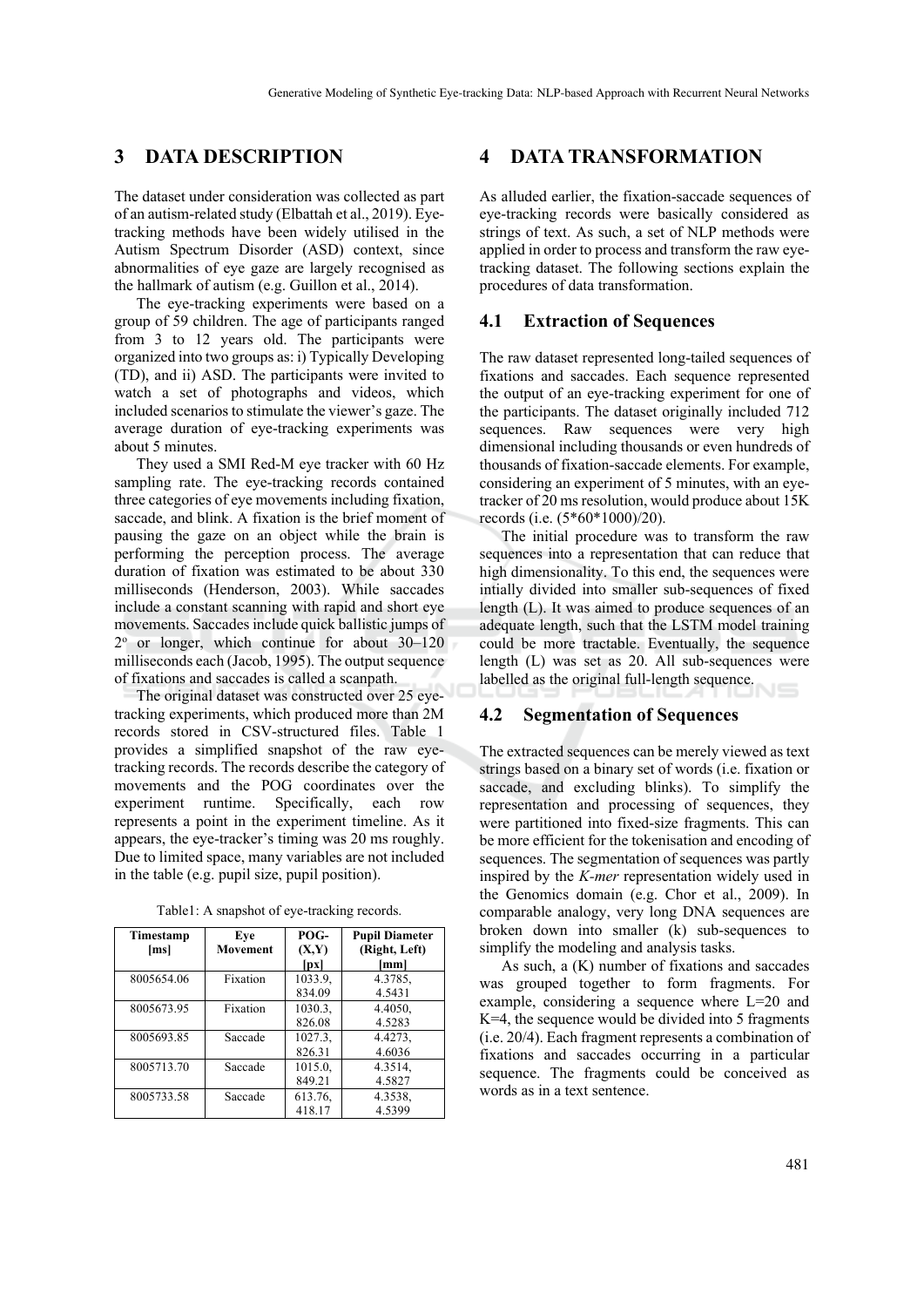

Figure 1: The pre-processing pipeline of raw eye-tracking data.

### **4.3 Tokenisation**

The segmented sequences were in a suitable form for tokenisation, as commonly applied in NLP. The Keras library (Chollet, 2015) provides a convenient method for tokenisation, which was used for preprocessing the sequences.

Using the *Tokenizer* utility class, textual sequences could be vectorised into a list of integer values. Each integer was mapped to a value in a dictionary that encoded the entire corpus. The dictionary keys represented the vocabulary terms.

#### **4.4 One-hot Encoding**

Subsequently, tokens were represented as vectors by applying the one-hot encoding. It is a simple process that produces a vector of the length of the vocabulary with an entry for each word in the corpus. In this way, each word would be given a spot in the vocabulary, where the corresponding index is set to one. Keras also provides an easy-to-use APIs for applying the one-hot encoding. As such, the sequences eventually consisted of fragments of binary digits.

## **4.5 Word Embedding**

The final step was to apply the *word embedding technique*, which is a vital procedure for making the sequences tractable for ML. The one-hot encoded vectors usually suffer from high dimensionality and sparsity, which makes the learning vulnerable to the curse of dimensionality. In this regard, embeddings were used to provide dense vectors of much lower dimensions compared to the encoded representation.

Keras provides a special Neural Network layer for the implementation of embeddings. The embedding layer can be basically regarded as a dictionary that maps integer indices into dense vectors. Based on integer inputs, it looks up these values in an internal dictionary, and returns the associated vectors. The embedding layer was used as the top layer of the generative model. Figure 1 illustrates the pipeline of pre-processing procedures.

## **5 EXPERIMENTS**

Using  $L=20$  and  $K=4$ , the dataset consisted of about 44K sequences. However, the experimental dataset included the ASD set only, which accounted for about ≈35% of the dataset. Ideally, the generative model would be utilised to generate synthetic samples of the minority class, which is the ASD in our case.

The LSTM approach was applied. LSTM models provide a potent mechanism for predictive and generative modeling as well. They learn data sequences (e.g. time series, text), and new plausible sequences can be synthetically generated. In our case, the goal was to learn text-like sequences of fixations and saccades, as explained before. Basically, the model was trained to predict the next word based on a sequence of preceding words.

The core component of the model was an LSTM layer of 50 cells. The LSTM layer was followed by a dense layer. The model architecture was decided largely empirically. The model was implemented using the *CuDNNLSTM* layer of Keras, which includes optimised routines for GPU computation. Figure 2 sketches the model architecture.

Figure 3 plots the model loss in training and validation over 20 epochs with 20% of the dataset used for validation. The Adam optimizer (Kingma and Ba, 2015) was used with its default parameters. As it appears, the model performance levelled off nearly after 10 epochs. Using the test set, the model could achieve about 75% accuracy of prediction. The experiments were run on the Google Cloud platform using a VM including a Nvidia Tesla P4 GPU, and 25GB RAM. The model was implemented using Keras and TensorFlow backend (Abadi et al., 2016).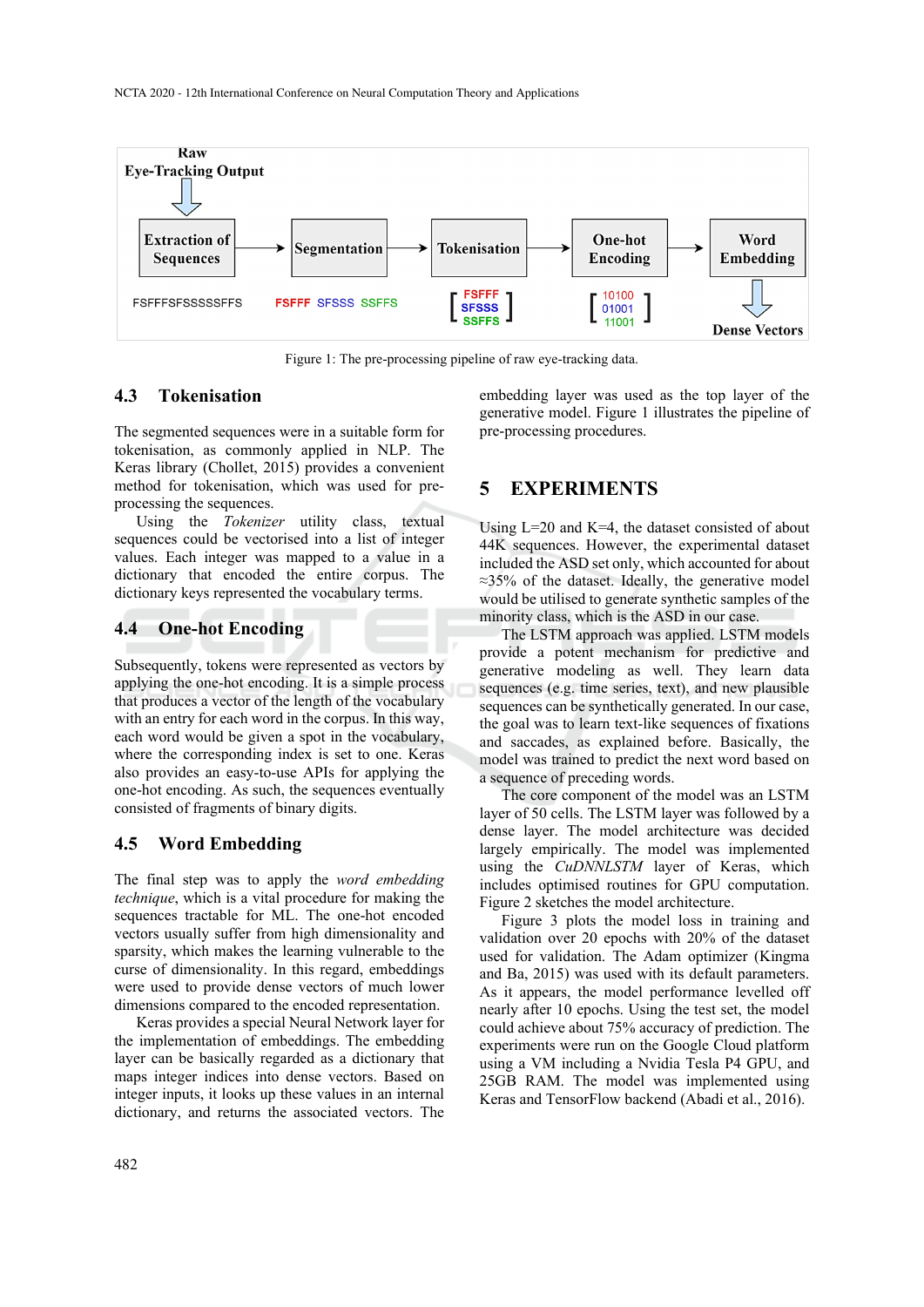



Figure 3: Model loss in training and validation sets.

The generation of synthetic sequences was experimented as follows. Initially, the trained LSTM model was saved. Keras allows to save the model into a binary HDF5 format. The saved model included the architecture along with the set of weight values.

After loading the model, a set of words were used as a seed input. The seed words were randomly sampled from the test set. Based on the seed input, the next word can be predicted. As such, the LSTM model could be used as a generative model to produce synthetic sequences. The process can be iteratively applied according to the desired sequence length. The

experiments along with the model implementation are shared on our GitHub repository (Elbattah, 2020).

## **6 CONCLUSIONS**

This paper presented an NLP-based approach for the generation of synthetic eye-tracking records. Using a sequence-based representation of the saccadic eye movement, eye-tracking records could be modelled as textual strings with an LSTM model.

The approach applicability was empirically demonstrated in our experiments, though using a relatively small dataset. It is conceived that the lack of open-access eye-tracking datasets could make our approach attractive for further studies. For instance, the generative model can serve as an alternative method for data augmentation in a wide range of eyetracking applications.

## **REFERENCES**

- Abadi, M., Barham, P., Chen, J., Chen, Z., Davis, A., Dean, J., ... & Kudlur, M. (2016). Tensorflow: A system for large-scale machine learning. *In Proceedings of the 12th {USENIX} Symposium on Operating Systems Design and Implementation* (pp. 265-283).
- Assens, M., Giro-i-Nieto, X., McGuinness, K., & O'Connor, N. E. (2018). PathGAN: visual scanpath prediction with generative adversarial networks. *In Proceedings of the European Conference on Computer Vision (ECCV)*.
- Buswell, G.T. (1922). *Fundamental reading habits: a study of their development*. American Psychological Association: Worcester, MA, USA.
- Buswell, G.T. (1935). *How people look at pictures: a study of the psychology and perception in art*. University of Chicago Press, Chicago, IL, USA.
- Chollet, F. (2015). Keras. GitHub Repository: https://github.com/fchollet/keras.
- Chor, B., Horn, D., Goldman, N., Levy, Y., & Massingham, T. (2009). Genomic DNA k-mer spectra: models and modalities. *Genome Biology*, 10(10), R108.
- Dau, H. A., Bagnall, A., Kamgar, K., Yeh, C. C. M., Zhu, Y., Gharghabi, S., ... & Keogh, E. (2019). The UCR time series archive. *IEEE/CAA Journal of Automatica Sinica*, 6(6), 1293-1305.
- Deng, J., Dong, W., Socher, R., Li, L. J., Li, K., & Fei-Fei, L. (2009). ImageNet: A large-scale hierarchical image database. *In Proceedings of the IEEE Conference on Computer Vision and Pattern Recognition* (pp. 248- 255). IEEE.
- Duchowski, A. T., Jörg, S., Allen, T. N., Giannopoulos, I., & Krejtz, K. (2016). Eye movement synthesis. *In Proceedings of the 9th Biennial ACM Symposium on Eye Tracking Research & Applications* (pp. 147-154).